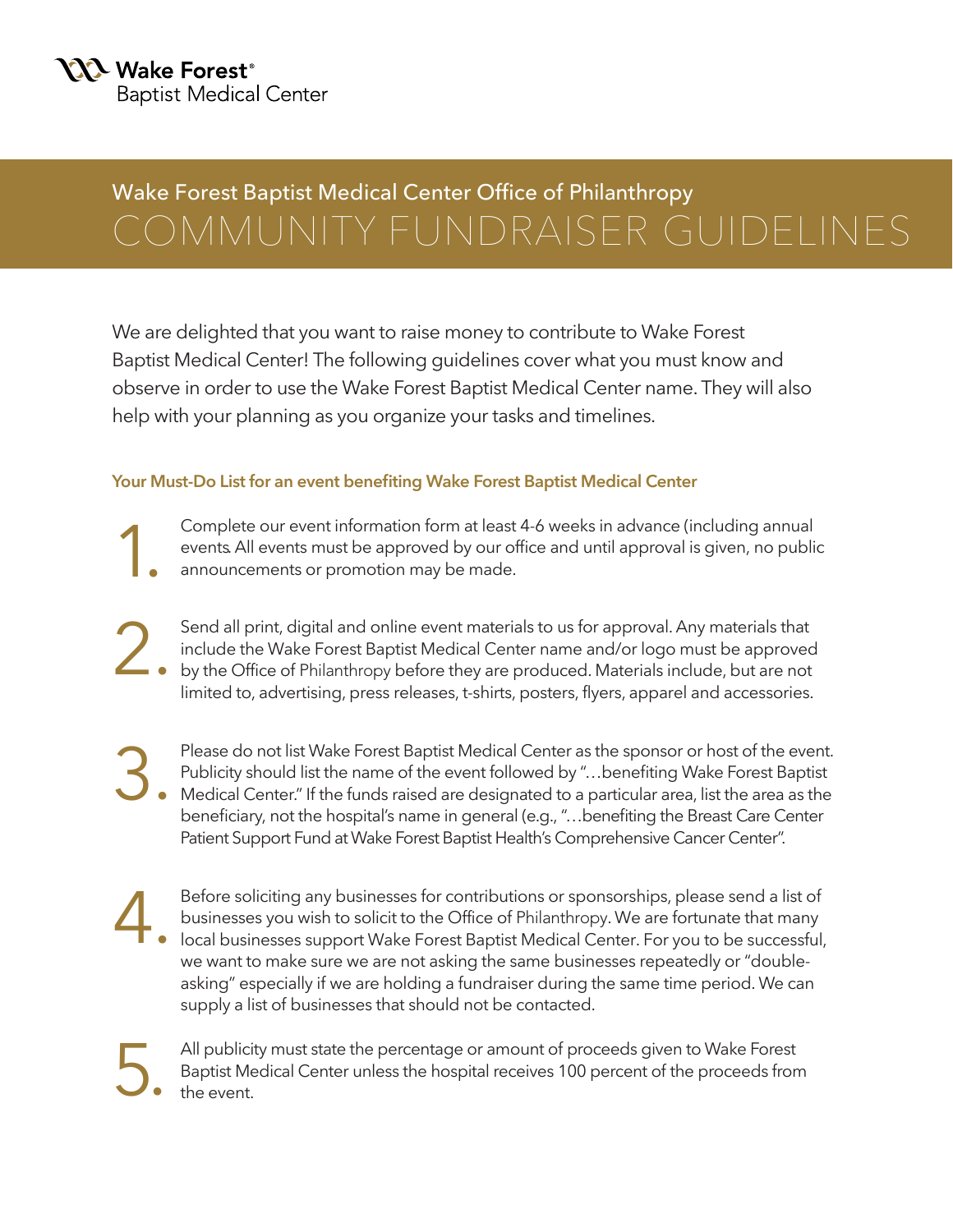#### **What our Wake Forest Baptist Medical Center Office of** Philanthropy **can do and cannot do for your event.**

#### **We can provide—**

- A letter of authorization you may use to validate the authenticity of the event.
- Approval for use of logos and logo files.
- Promotion of the event on the Wake Forest Baptist Medical Center Office of Philanthropy webpages.
- We may be able to provide tax receipts to donors who make tax-deductible contributions payable to Wake Forest Baptist Medical Center.

#### **We cannot—**

- Provide on-site staff, volunteer support, or guarantee a speaker at your event.
- Extend our tax-exempt status to you.
- Provide giveaways or prizes for silent auctions or promotions.
- Provide funding or reimbursement for event expenses.
- Solicit sponsorships for the event.
- Provide mailing lists.
- Provide insurance coverage.
- Publicize your event to media or seek media coverage.

#### **Event Proceeds**

For our institution's accounting purposes, please present funds raised for Wake Forest Baptist Medical Center to the Office of Philanthropy within 30 days of the event.

Event participants should write checks to the event organizer or group. After the event, the organizer should present one check (representing the net proceeds) made payable to Wake Forest Baptist Medical Center. Please include the Proceeds Transmittal Form with your check. If event participants' checks are made payable to Wake Forest Baptist Medical Center, we ask the event organizer to include that information on the Proceeds Transmittal Form and provide this form when delivering the proceeds to the Office of Philanthropy.

IRS guidelines prevent us from providing tax receipts for non-gift transactions such as ticket sales, purchases, raffle tickets, etc. We may be able to provide tax receipts for tax purposes to donors who make tax-deductible contributions (gifts) to Wake Forest Baptist Medical Center directly. If someone makes a payment that is partly a gift and partly in consideration for goods or services received, the value of the goods or services received is not tax-deductible.

Please note goods and services received on proceeds transmittal form.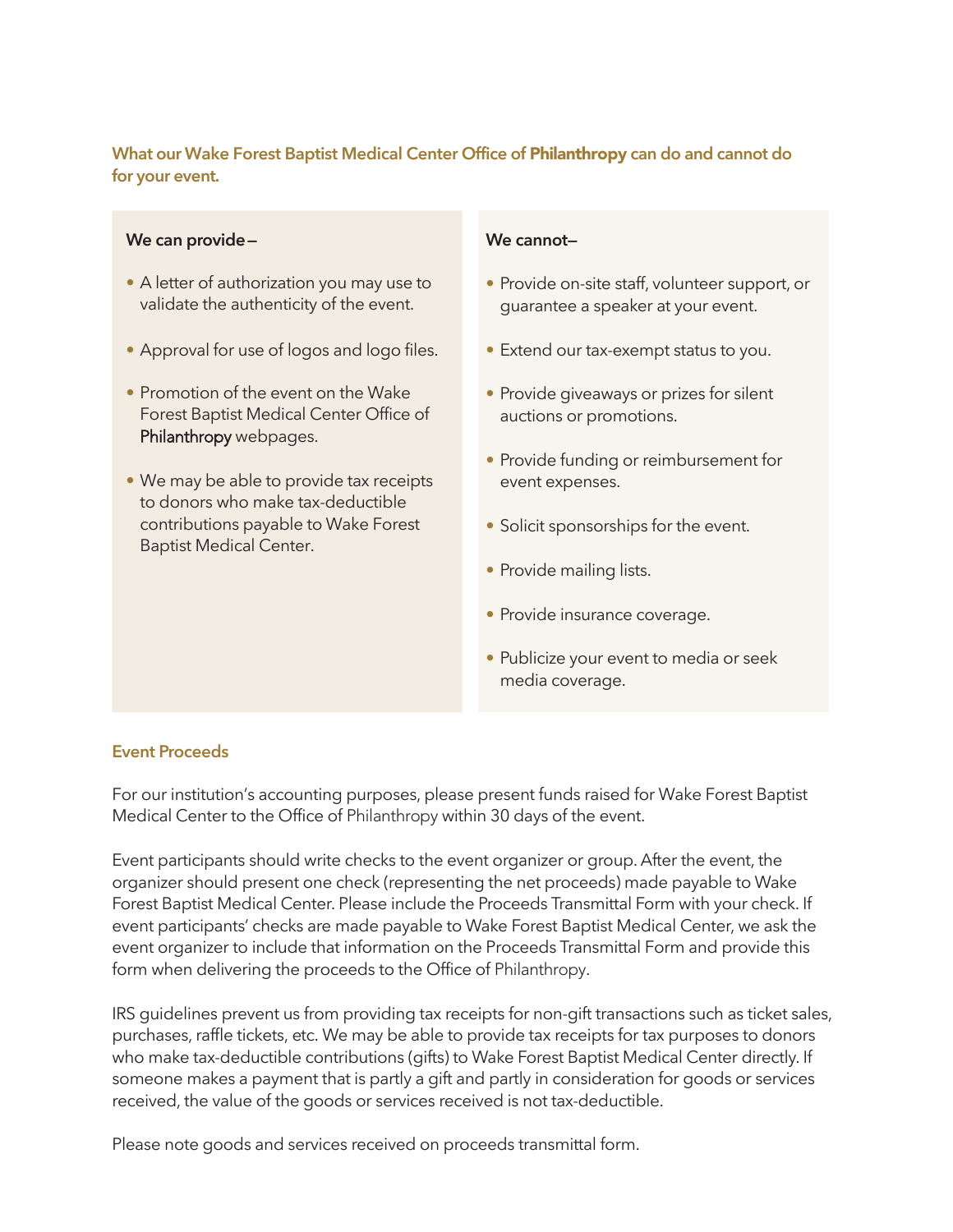Wake Forest Baptist Medical Center Office of Philanthropy

#### **Insurance, permits, expenses, cancellations, release of liability**

The event organizer is responsible for all expenses and must obtain any necessary permits, licenses and insurance. Wake Forest Baptist Medical Center and all related entities cannot assume any type of liability for your event. If circumstances warrant (e.g., fraud, negative exposure, etc., Wake Forest Baptist Medical Center may at any time, through members of its Advisory Group or senior administrators, direct you to cancel the event. You must agree to cancel the event if so directed and further agree to release Wake Forest Baptist Medical Center and its officers and employees from any and all liability in connection with any such action.

Should Wake Forest Baptist Medical Center decline the event form or choose not to be affiliated with the event in question, reference to Wake Forest Baptist Medical Center in any form (i.e., use of name or logos, etc. will not be permitted.

#### **Publicity and Media**

We are grateful when successful community fundraising events gain attention from media outlets, but we are limited in how much help we can provide.

Wake Forest Baptist Medical Center Office of Communications, Marketing and Media coordinates all contact with media on behalf of the Medical Center. Only staff members who are authorized to work with the media are allowed to contact media representatives or to invite them to campus. (NOTE: Office of Philanthropy staff members are not authorized.)

While we can respond to media requests for comments about your event, we are not able to coordinate media coverage, and the Medical Center campus is not available for interviews, press conferences or photo opportunities with the media.

To help with publicity, we encourage you to use our press release template and to contact media about your event in advance and to announce your results.

#### **Check Presentations and Photos**

Office of Philanthropy staff can arrange for a check presentation and photographs (not involving media outlets) with an appropriate backdrop and setting. Please know that we are not able to include patients, and our ability to include physicians, nurses and clinical staff is limited. If you are interested in learning more, please contact 336-716-7985 for more information.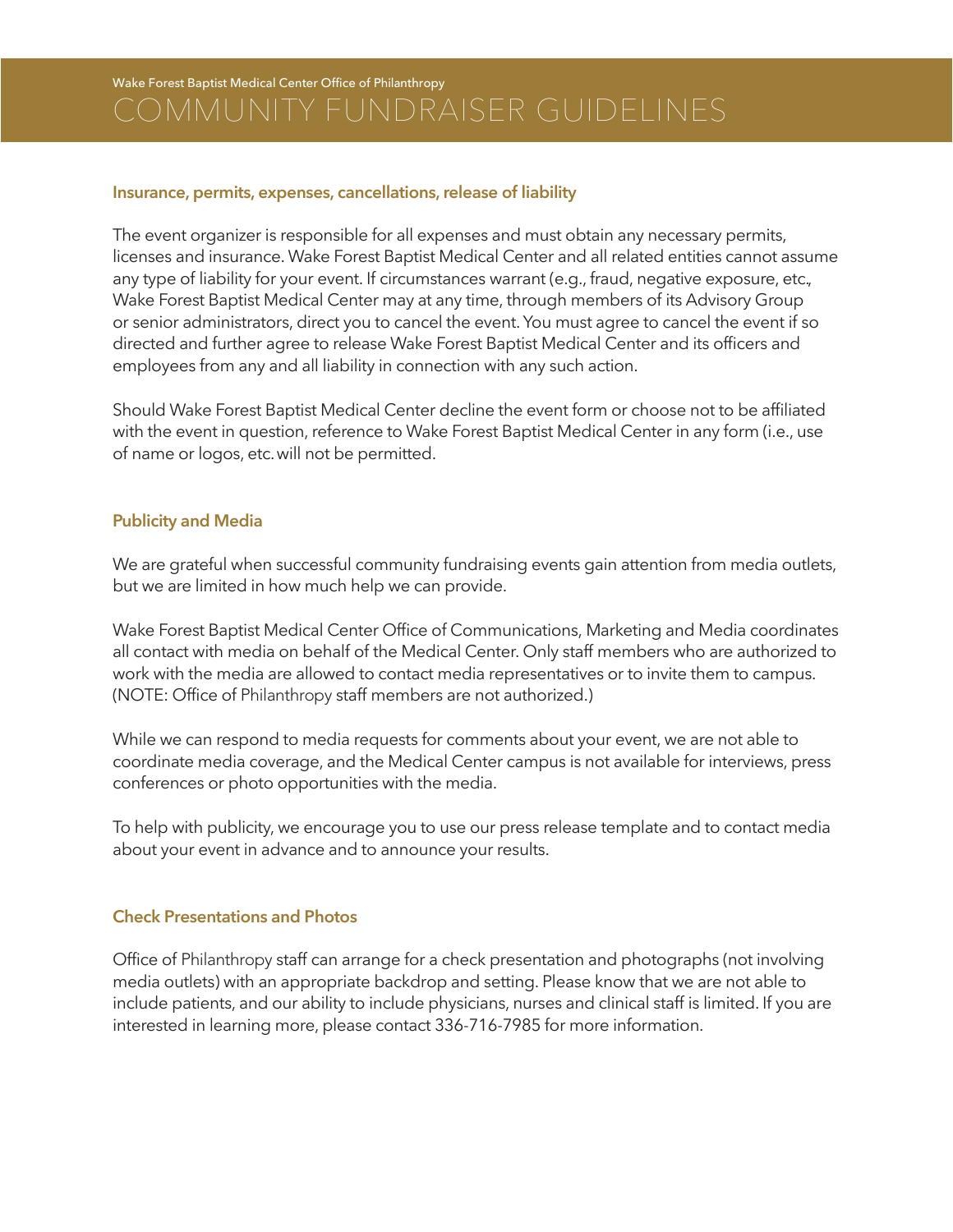### Wake Forest Baptist Medical Center Office of Philanthropy COMMUNITY FUNDRAISING EVENT FORM

| Name of organization or company planning event: ________________________________                                                        |                     |
|-----------------------------------------------------------------------------------------------------------------------------------------|---------------------|
|                                                                                                                                         |                     |
|                                                                                                                                         |                     |
|                                                                                                                                         |                     |
|                                                                                                                                         |                     |
|                                                                                                                                         |                     |
| Is your organization: Nonprofit _____ For-profit _____                                                                                  |                     |
| Briefly describe your organization or company: _________________________________                                                        |                     |
| <b>EVENT INFORMATION</b>                                                                                                                |                     |
| Is the event:<br>$\Box$ One-time event $\Box$ Annual event<br>□ On-going project<br>$\Box$ Open to the public $\Box$ By invitation only |                     |
|                                                                                                                                         |                     |
|                                                                                                                                         |                     |
|                                                                                                                                         |                     |
| Why did you choose Wake Forest Baptist Medical Center to be the beneficiary of your event?                                              |                     |
|                                                                                                                                         |                     |
| Have you held a fundraising event before?                                                                                               | $Yes$ $No$ $\qquad$ |
| Do you need a letter of support from Wake Forest Baptist Medical Center?                                                                | $Yes$ $No$ $\qquad$ |
| Do you plan on using the Wake Forest Baptist Medical Center logo?                                                                       | $Yes$ $No$          |
| If yes, please read the event guidelines on proper usage.                                                                               |                     |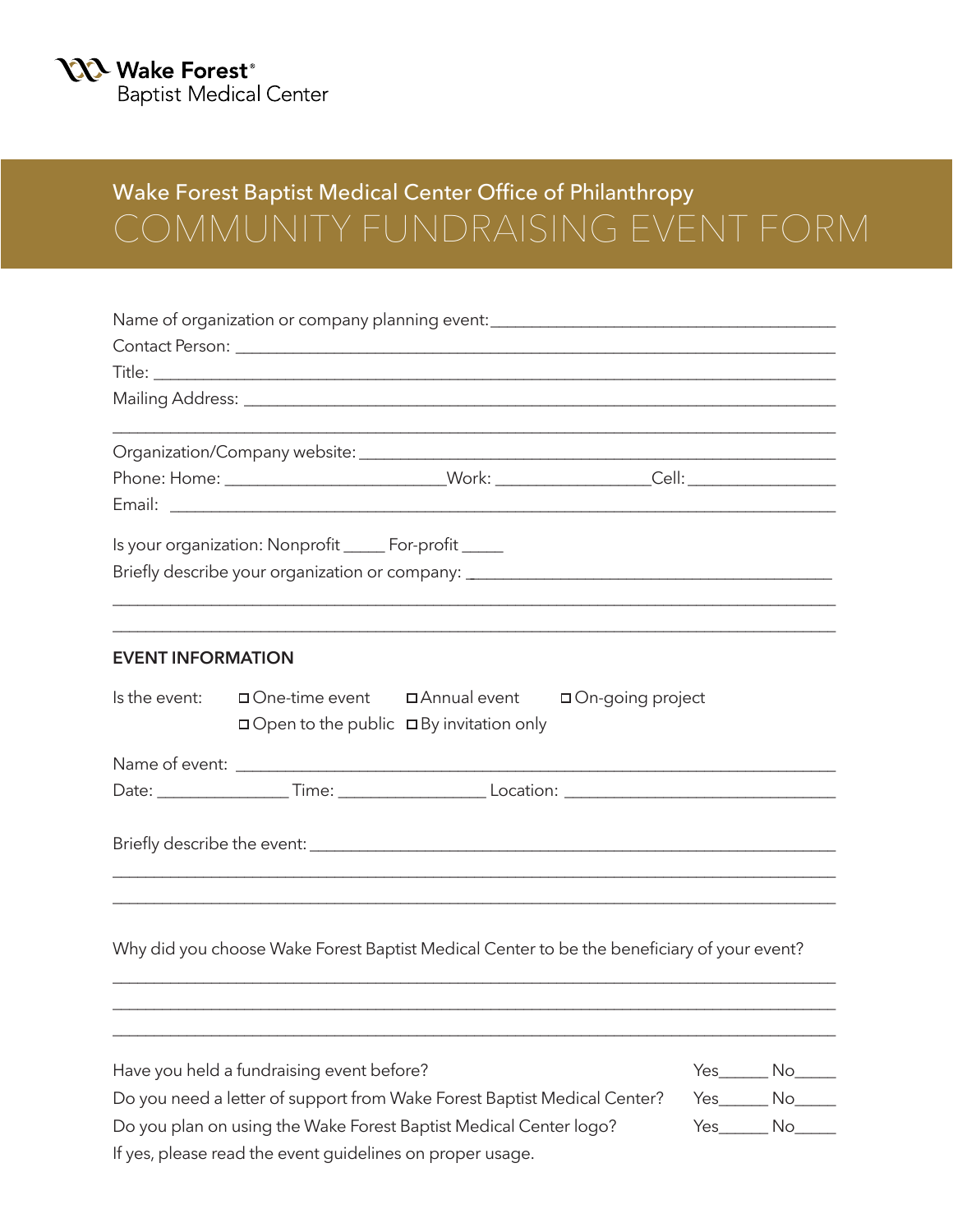| Do you have a Facebook page for the event?                                                                                                                                                                                                                                                                                                                                                                                                                                                                                   |               |                              | $Yes$ $No$ $\qquad$ |  |
|------------------------------------------------------------------------------------------------------------------------------------------------------------------------------------------------------------------------------------------------------------------------------------------------------------------------------------------------------------------------------------------------------------------------------------------------------------------------------------------------------------------------------|---------------|------------------------------|---------------------|--|
|                                                                                                                                                                                                                                                                                                                                                                                                                                                                                                                              |               |                              |                     |  |
| How will the funds be raised? Please use attached fundraiser proceeds form when you turn in money.                                                                                                                                                                                                                                                                                                                                                                                                                           |               |                              |                     |  |
| <b>OTicket Sales OT Sponsorships OT Auction/Raffle Other COMPLER OT AUGE ASSEMBLY</b>                                                                                                                                                                                                                                                                                                                                                                                                                                        |               |                              |                     |  |
| *Please attach information on sponsorships including full amount of sponsorships and fair market value of<br>goods and services received. Please be aware that monies given to purchase tickets, auction items, raffle<br>tickets, food, etc. are not considered charitable gifts. If someone makes a payment that is partly a gift and<br>partly in consideration for goods or services, that person will receive a receipt for the gift amount only; the<br>value of the goods or services received is not tax-deductible. |               |                              |                     |  |
| Who will you solicit?                                                                                                                                                                                                                                                                                                                                                                                                                                                                                                        |               |                              |                     |  |
| <b>□Friends</b> □Family □Clients □Local Businesses<br>(List names of businesses to be solicited for the event):                                                                                                                                                                                                                                                                                                                                                                                                              |               |                              |                     |  |
| (If more space is needed, please use back of page)                                                                                                                                                                                                                                                                                                                                                                                                                                                                           |               |                              |                     |  |
| Is Wake Forest Baptist Medical Center the sole beneficiary? Yes______ No_____<br>If no, please list other beneficiaries:                                                                                                                                                                                                                                                                                                                                                                                                     |               |                              |                     |  |
| Where would you like your funds directed?                                                                                                                                                                                                                                                                                                                                                                                                                                                                                    |               |                              |                     |  |
| □ Brenner Children's Hospital Fund                                                                                                                                                                                                                                                                                                                                                                                                                                                                                           |               |                              |                     |  |
| □ Dean's Fund for Education                                                                                                                                                                                                                                                                                                                                                                                                                                                                                                  |               |                              |                     |  |
| □ Diabetes Research Fund                                                                                                                                                                                                                                                                                                                                                                                                                                                                                                     |               |                              |                     |  |
| Discovery Fund the Comprehensive Cancer Center                                                                                                                                                                                                                                                                                                                                                                                                                                                                               |               |                              |                     |  |
| □ Excellence in Heart and Vascular Fund                                                                                                                                                                                                                                                                                                                                                                                                                                                                                      |               |                              |                     |  |
| □ Gerontology Support and Research Fund                                                                                                                                                                                                                                                                                                                                                                                                                                                                                      |               |                              |                     |  |
| □ Regenerative Medicine Fund                                                                                                                                                                                                                                                                                                                                                                                                                                                                                                 |               |                              |                     |  |
|                                                                                                                                                                                                                                                                                                                                                                                                                                                                                                                              |               |                              |                     |  |
|                                                                                                                                                                                                                                                                                                                                                                                                                                                                                                                              |               |                              |                     |  |
| How will expenses be paid? $\Box$ From proceeds                                                                                                                                                                                                                                                                                                                                                                                                                                                                              |               | $\square$ By event organizer |                     |  |
| Anticipated total funds raised: \$                                                                                                                                                                                                                                                                                                                                                                                                                                                                                           |               |                              |                     |  |
| Anticipated total expenses: \$                                                                                                                                                                                                                                                                                                                                                                                                                                                                                               |               |                              |                     |  |
| Anticipated donation:                                                                                                                                                                                                                                                                                                                                                                                                                                                                                                        | $\frac{1}{2}$ |                              |                     |  |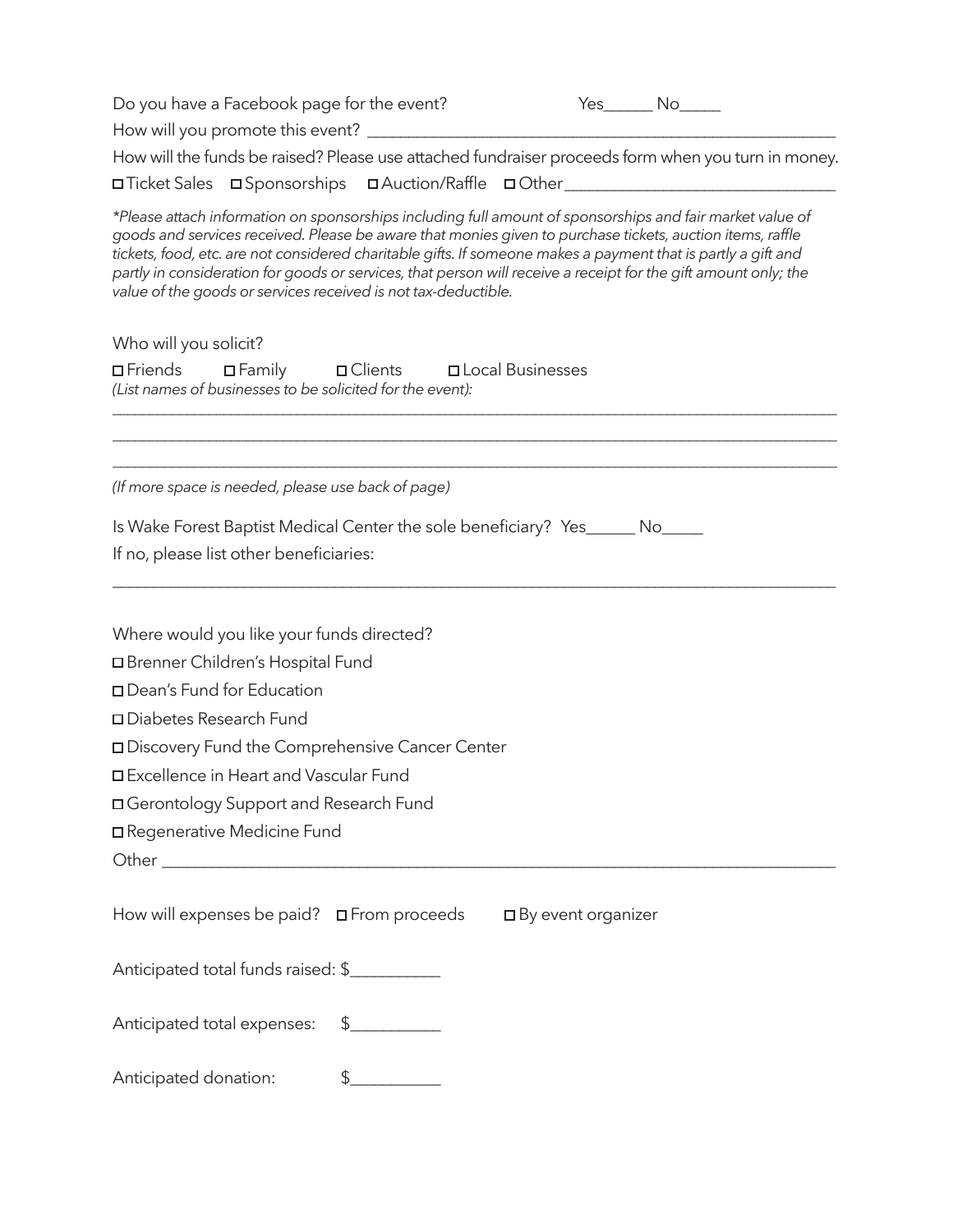## Wake Forest Baptist Medical Center Office of Philanthropy

- I agree that Wake Forest Baptist Medical Center will receive proceeds from the event within 30 days of the event.
- I agree that all printed materials and publicity for the event must be approved by Wake Forest Baptist Medical Center prior to being released, printed, etc.
- I have read the guidelines for community fundraisers for Wake Forest Baptist Medical Center and agree to follow them as stated.

| Print name:             |       |  |
|-------------------------|-------|--|
|                         |       |  |
| Signature of applicant: | Date: |  |

#### **PLEASE RETURN FORM TO:**

commfund@wakehealth.edu

or

Fax: 336-716-7168

or

Community Fundraiser Office of Philanthropy PO Box 571021 Winston-Salem, NC 27157-1021

If you have questions, please call 336-716-4589.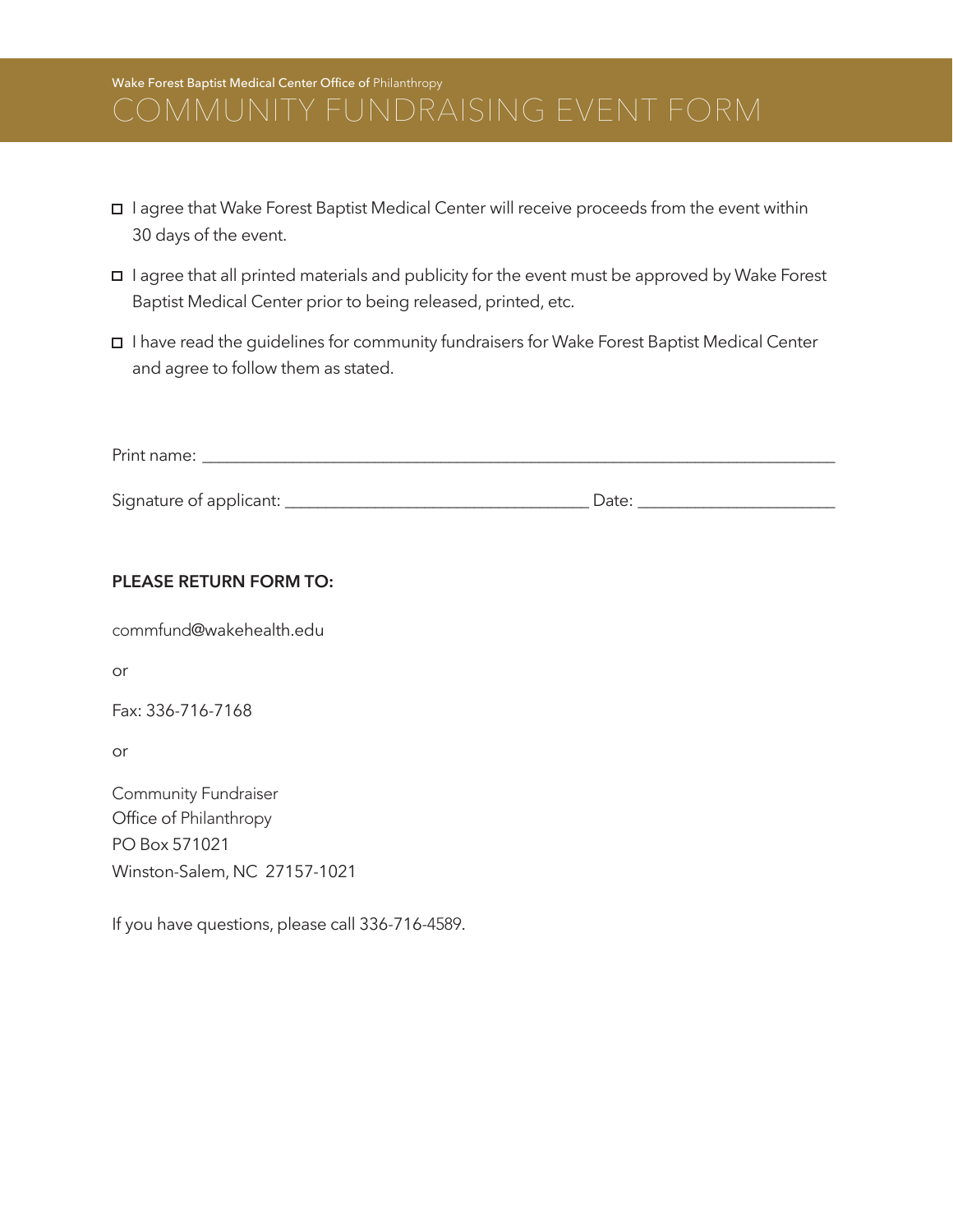## COMMUNITY FUNDRAISERS

for the benefit of Wake Forest Baptist Medical Center

#### **How do we define a fundraising event?**

A fundraising event is any organized activity or social function that is held for the purpose of raising money for a charitable organization, in this case Wake Forest Baptist Medical Center.

#### **Can I direct the proceeds from my fundraiser to a certain area or fund at the Medical Center? Example: cancer, aging, etc.**

Yes, you can. Listed on the event form are a variety of funds for areas within the Medical Center. Please choice one of the funds or check other and tell us where you would like the funds directed.

#### **When will I know if my event is approved as a fundraiser for Wake Forest Baptist Medical Center?**

Within 10-14 days after we receive your event form, a staff member will contact you. Please make sure to fill out all the fields on the event form.

#### **May I use the Wake Forest Baptist Medical Center name and logo?**

Once your fundraiser is approved, we will provide you with our logo for your marketing materials. We must approve all documents and materials with our name and logo before printing or distribution, including the use of the Wake Forest Baptist Medical Center logo on any website.

### **Will someone from Wake Forest Baptist Medical Center attend and/or speak at my event?**

Because of the large demand on clinical and support staff, we are not able to guarantee a speaker but will make every effort to schedule someone.

#### **May we use Wake Forest Baptist Medical Center 501(c)(3) federal tax identification number?**

No, if a business makes a donation to your event and requires proof of Wake Forest Baptist Medical Center tax-exempt status, we can supply this directly to them.

#### **Do I need to create a 501(c)(3) (non-profit) organization to host a fundraiser for Wake Forest Baptist Medical Center?**

No, anyone can host a fundraiser for Wake Forest Baptist Medical Center without a non-profit status. If your organization claims 501(c)(3) status, you will need to provide a tax receipt for any donations or sponsorships.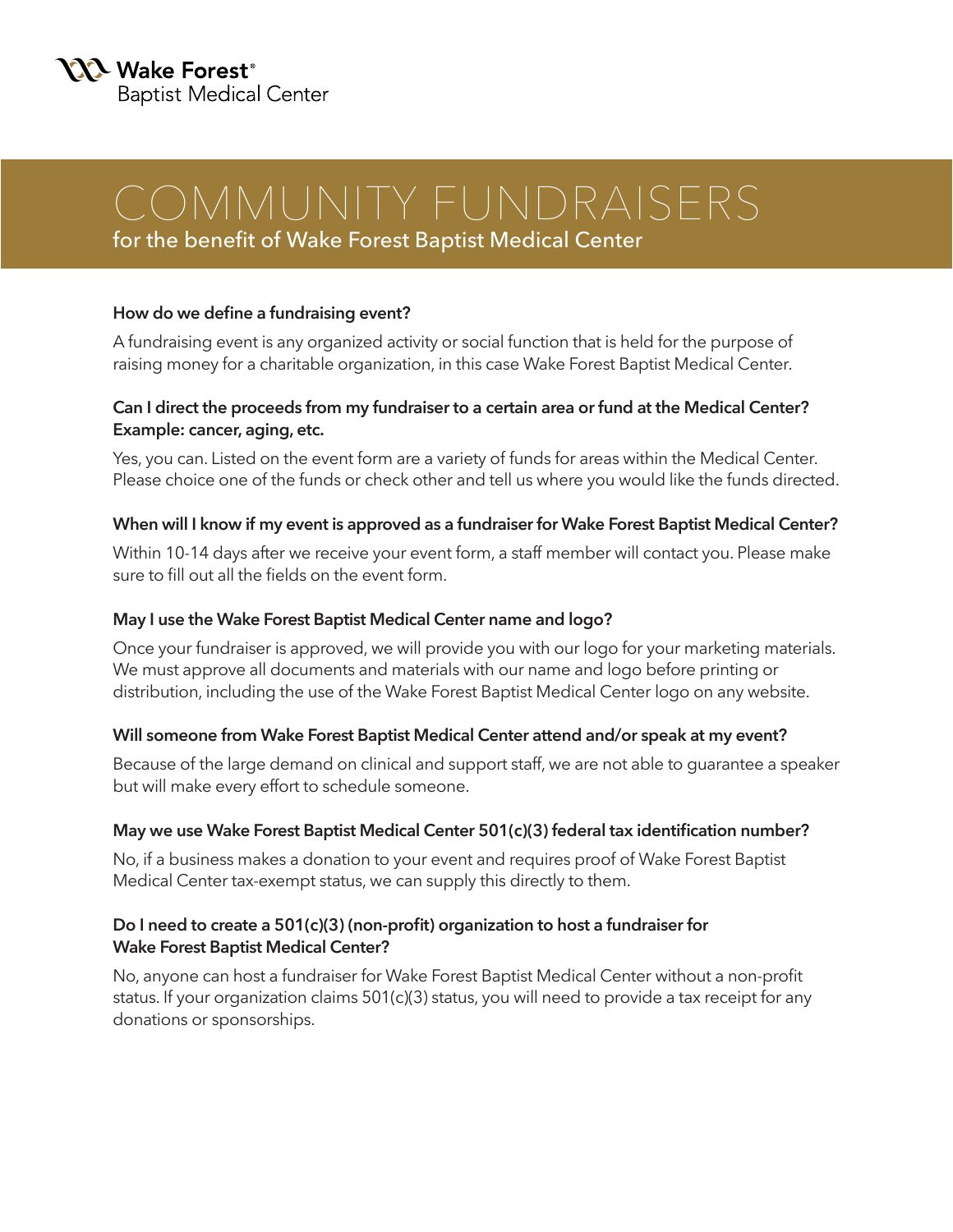#### **Can Wake Forest Baptist Medical Center issue gift receipts to my donors for tax purposes?**

Only if the checks are written to Wake Forest Baptist Medical Center. Since you are not an agent of Wake Forest Baptist Medical Center, you may not issue tax receipts for donations made to Wake Forest Baptist Medical Center. We cannot provide tax receipts for non-gift transactions, such as ticket sales, purchases, raffle tickets, etc. If someone makes a payment that is partly a gift and partly in consideration of goods or services, that person will receive a receipt for the gift amount only; the value of the goods or services received are not tax-deductible.

Please refer to the EVENT PROCEEDS section in the guidelines for more details.

#### **Will you advise us regarding sponsorships and in-kind donations?**

Yes. Having a sponsor is a great way to offset the costs of your fundraiser. Wake Forest Baptist Medical Center has developed relationships with businesses and vendors in our community and we take great care to foster these relationships. To avoid duplicate solicitations, you must notify the Philanthropy Office before asking a business or vendor for any kind of sponsorship or contribution, cash or in-kind. If you are not with an organization that claims  $501(c)(3)$  status, please do not promise a charitable tax receipt.

#### **Does Wake Forest Baptist Medical Center provide event insurance?**

No. Because Wake Forest Baptist Medical Center is the beneficiary and has no direct involvement with operating the fundraiser, we do not provide event insurance. The fundraising coordinator is responsible for obtaining any required permits and certificates of insurance.

### **Should I send a personal thank-you letter or card to my donors?**

Definitely! It is important to thank everyone who was involved with your fundraiser. We suggest that you send a letter or card within one week after your fundraiser. Don't forget to thank your volunteers and committee!